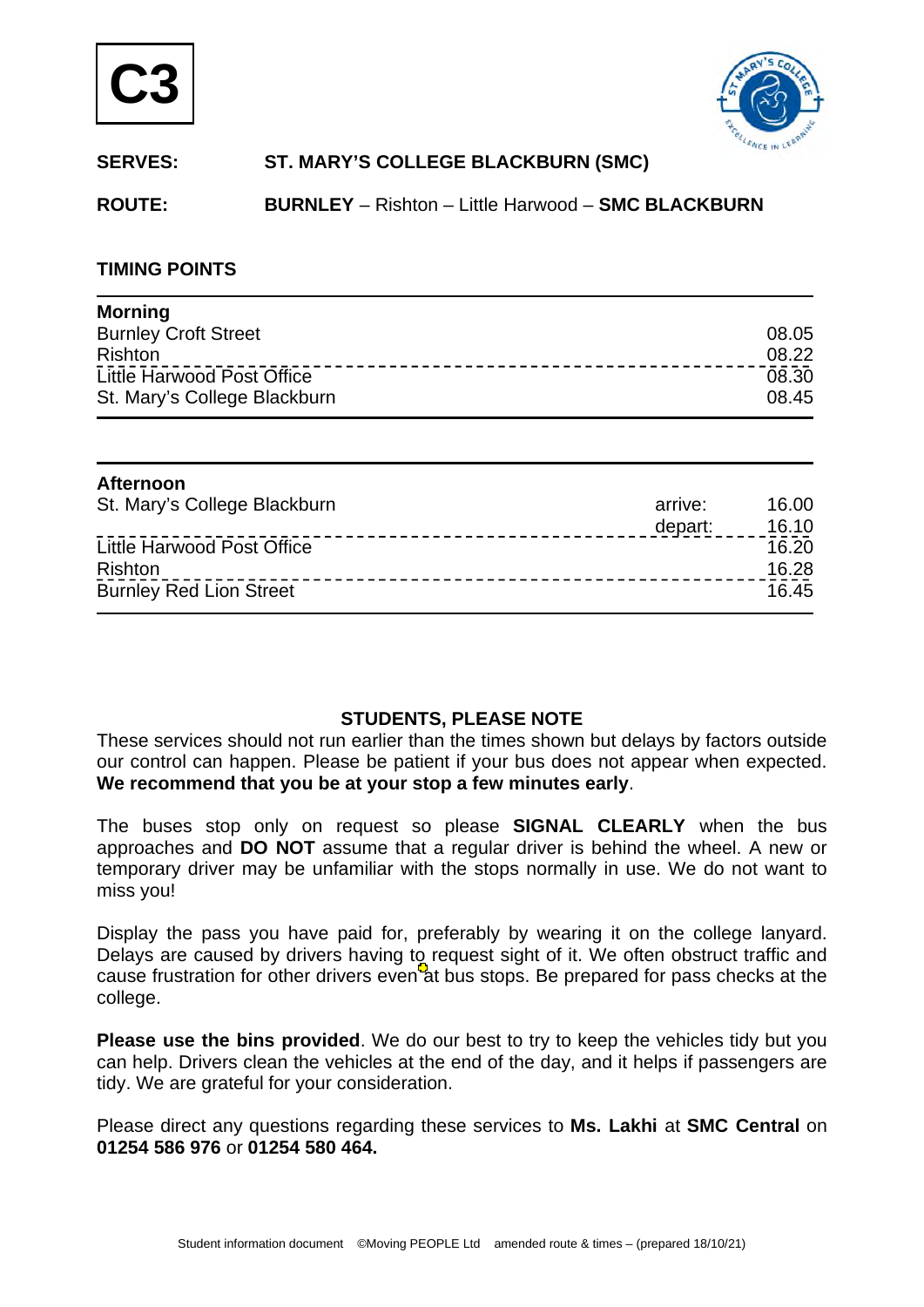



## **SERVES: ST. MARY'S COLLEGE BLACKBURN (SMC)**

**ROUTE: BURNLEY** – Rishton – Little Harwood – **SMC BLACKBURN** 

### **ROUTE DESCRIPTION**

#### **Morning**

**Croft Street stop by bus station** – Red Lion Street – Parker Lane – Finsley Gate – Manchester Road - Trafalgar Street – Westway – A671 Cavalry Way – M65 West - J7 Accrington exit – A6185 Dunkenhalgh Way – A678 Blackburn Road – Hermitage Street – High Street - A678 Blackburn Road - Whitebirk Island – A6119 Whitebirk Drive - Philips Road - Harwood Street – Beechwood Road - Cob Wall Viaduct – Whalley Old Road - Little Harwood - Whitebirk Drive - Brownhill Drive - Ramsgreave Drive -

Pleckgate Road – Four Lane Ends – Shear Brow - **St. Mary's College bus lane**.

#### **Afternoon**

**St. Mary's College bus lane** - Shear Brow – St. James's Road – A666 Whalley New Road – Emerald Avenue - Brownhill Drive – reverse of morning route to Manchester Road, Burnley – Red Lion Street – **service ends at stop by bus station**.

## **COVID-19**

Please respect others by maintaining social distancing as far as possible and by kindly following all procedures outlined by St. Mary's College and Moving People.

# Thank you

## **Moving People Ltd.**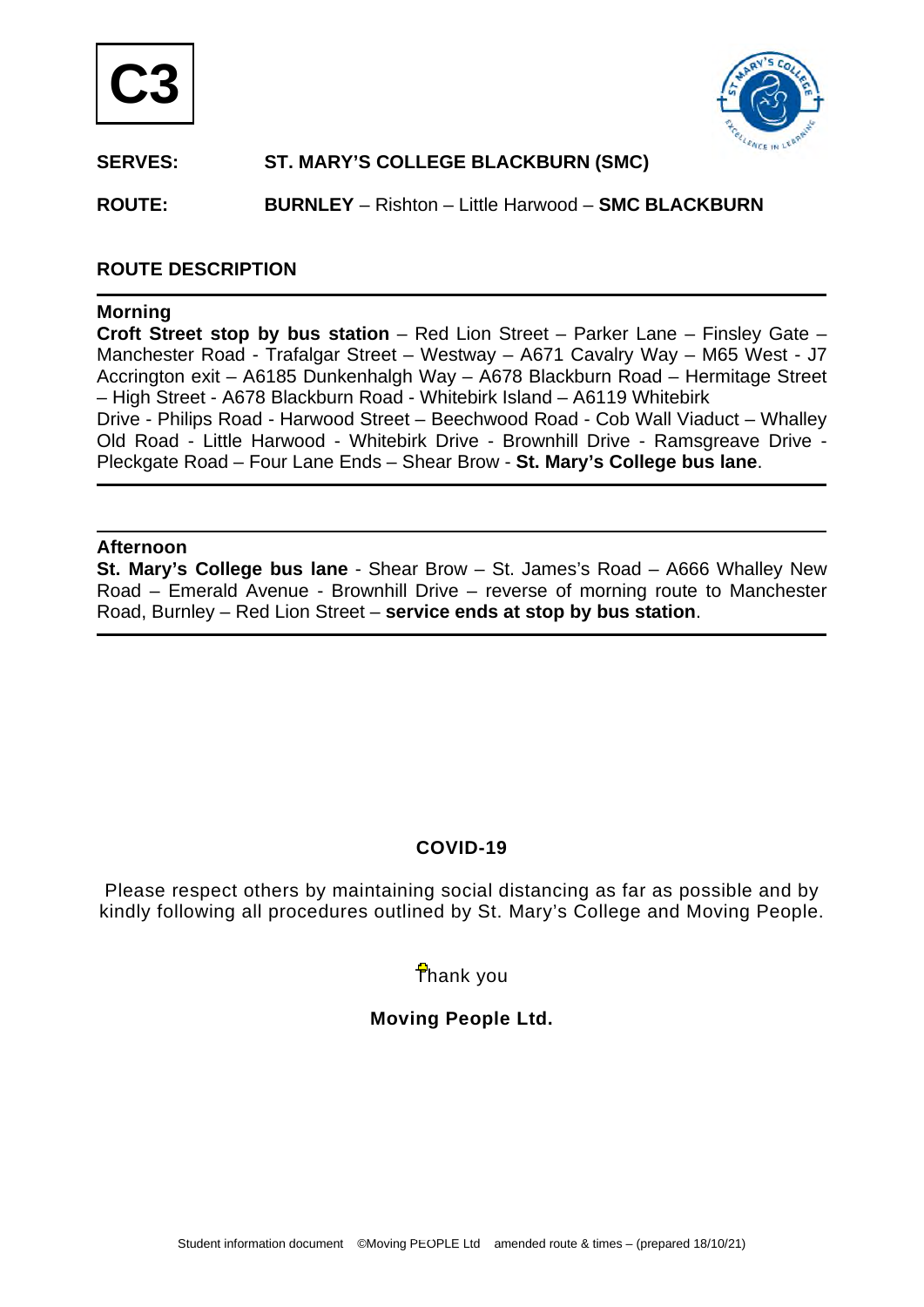